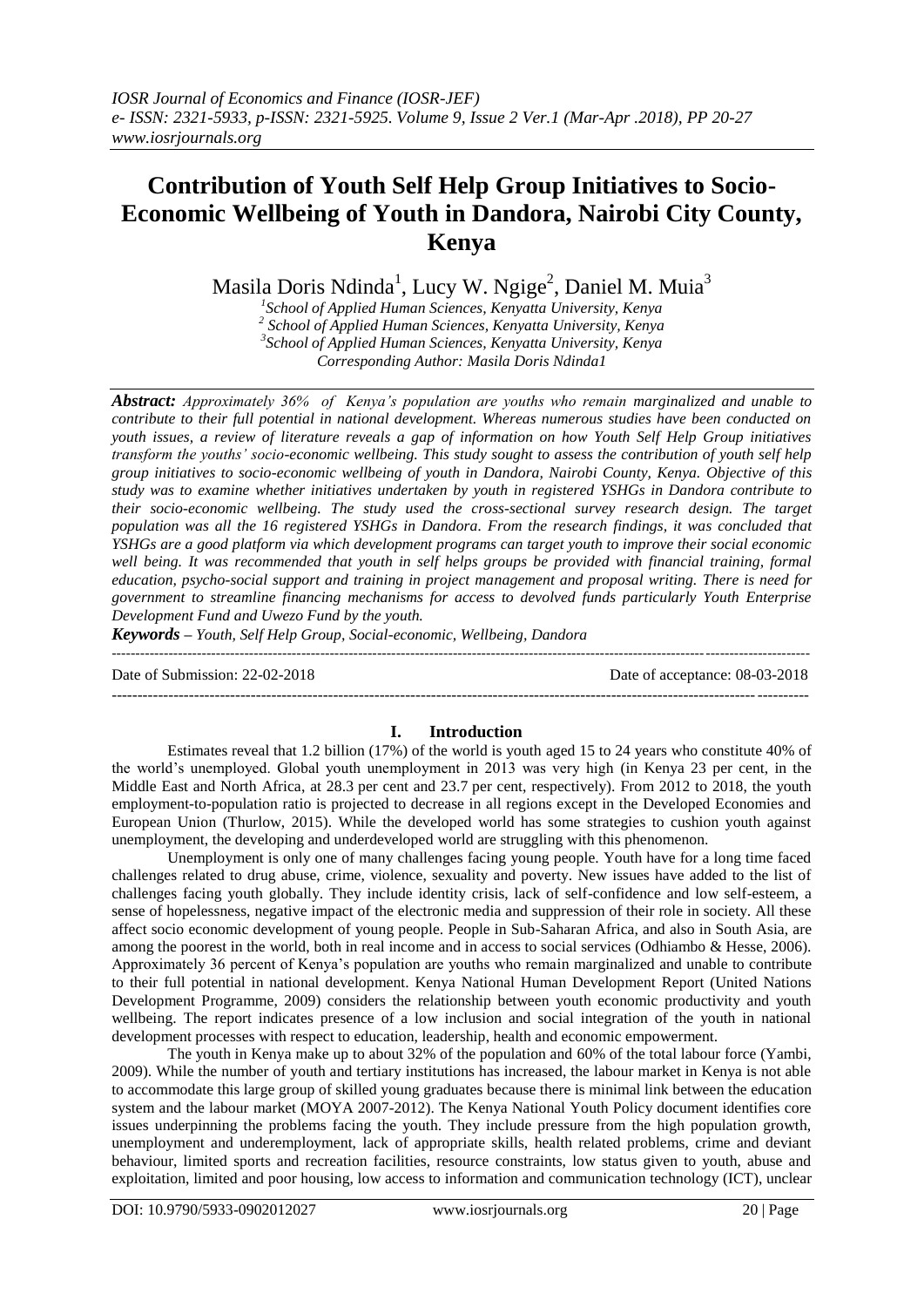and uncoordinated youth policies and programs (Youth Enterprise Development Fund, 2012 & Blum, 2007). This problem exists amid initiation of youth programs targeted at marginalized groups by the national government.

Research suggests that community involvement in the design, governance and delivery of services can improve the socio-economic status of the community members and make policy initiatives more sustainable (Wallerstein, 2006). Collier and Hoeffler (2004), Jensen (2008) and Kasper, Fleck,Gardner,Mahboub, Mohamed (2009) have seen that youth involved in group activities and civic engagement are less likely to be involved in violence and delinquency, acquire a stronger work ethic, are more likely to maintain their cultural identity, achieve higher levels of education and obtain employment. In response, governments and nongovernmental organizations (NGOs), through youth self-help groups, have developed policies and initiated strategies to ameliorate this problem (Bennel, 2000). Largely, youth self-help group is a conduit through which micro-credit and other developmental issues are routed to the youth in the belief that they prove catalytic in helping pull them out of poverty (Dinning & Thompson, 2010).

World over, Youth Self Help Groups are started with key intentions of improving the social, cultural and economic status of the members (Gore, 2003), (Olawale & Lynety, 2011). Objectives of YSHGs revolve around sensitization, health promotion, education, enterprise, environmental improvement, resource mobilization and information transfer or some form of empowerment of members in response to social economic marginalization. The Kenya government has established youth interventions including Youth Enterprise Development Fund (YEDF) as a kitty through which youths, individually or in organized groups, can borrow funds to establish small enterprises (Onugu, 2005). But information lacks on how well youth led organizations continue to perform both globally and regionally.

# **II. Statement of the Program**

Kenya's population growth rate has been rising steadily from about 2.5 percent per annum in 1948 to around 3.8 percent per annum in the 1980s a trend which has maintained beyond the year 2000. Of the current population of almost 42 million (2012 estimates based on KNBS, 2009), 32% are youth. This youthful segment of the population is expected to play vital role in the future social economic aspirations of Kenyan republic as per Vision 2030. The chapter on Human Resource Development and Education more specifically on the Gender, Vulnerable Groups and Youth under the social pillar underscores the need for a globally competitive and prosperous youth. Unfortunately, young people are faced by enormous challenges with repercussions in demographic, social, economic, health, and environmental spheres. This situation has attracted the interest of quite a number of stakeholders such as donor agencies, governments and NGOs who have committed their resources to mitigate the issue (Kiama, 2011).

YSHG are interventions aimed at youth development globally (Olawale & Lynety, 2011). Numerous studies have been conducted in the past on youth issues (Amenya, Onsongo & Guyo, 2011; Schoof, 2006; Rogito, 2010; Omolo, 2010) that focused on issues ranging from youth unemployment to factors affecting their initiatives. However, a review of literature reveals a gap of information on how Youth Self Help Group initiatives transform the youths' socio-economic wellbeing. Without such information, programs aimed at youth groups such as the state-led Youth Enterprise Development Fund among other relief agency initiatives could be efforts in futility. Policy and investment decisions are also currently data driven, yet data on youth development and wellbeing is often fragmented, inconsistent, or non-existent, thus, leaving youths' needs unexposed and marginalized. William and Peters (2008) suggest that it is essential to review the operational characteristics of the business (i.e. barriers, opportunities, and indicators) as a way to evaluate success or at least understand how to attain successful outcomes. Therefore, the present study sought to assess the contribution of YSHG initiatives to socio-economic wellbeing of youth in Kenya focusing on Dandora, Nairobi County.

# **III. Objectives of the Study**

To examine whether initiatives undertaken by youth in registered youth self help groups in Dandora contribute to their socio-economic wellbeing.

# **IV. Research Hypothesis**

There is no significant relationship between youth self help group initiatives and socio-economic wellbeing of members.

# **V. Theoretical Framework**

This study was guided by the resource management model of Deacon and Firebaugh (1988). Deacon and Firebaugh model has four basic elements, namely: input, throughput, output and feedback. Input included demands from the individual person, family and associations/groups and resources from income, personal capabilities and support from family among other relationships.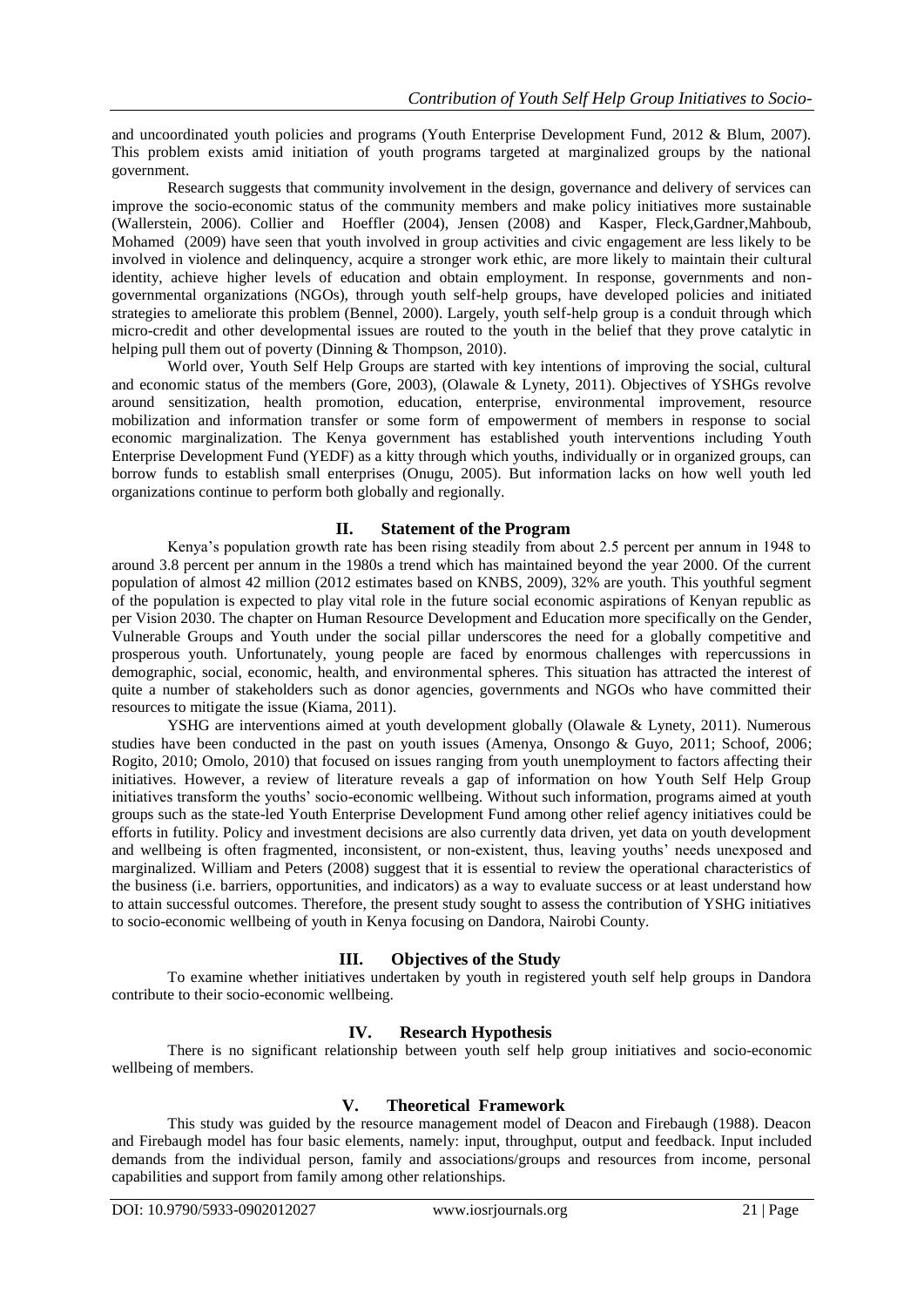Throughputs denoted the entire planning and implementation of resource use to meet the demands facing an individual or other entity. Finally, outputs represent the attainment of goals and resource changes while feedback includes the ability to internalize lessons learnt and re-entry of outputs as inputs back to the system.

Groups are conceived as entities that reasonably can be differentiated from their environment. Groups have some kind of boundaries across which interactions take place within the environment. System boundaries can be drawn, to differentiate a systems activity from other activities in the community.

## **VI. Conceptual Framework**



## **VII. Youth Self-Help Groups Initiatives and Socio-Economic Wellbeing**

World over, the youth are playing an increasingly important role in the development of themselves and their communities (Rosemary and Kumaran, 2009 and Brennan, Barnett & Lesmeister, 2008). According to the National Research Council and Institute of Medicine (2002), youth must be seen to develop their physical, intellectual, psychological and social development. Social development expects that they stay connected to good relationships and trust with family, peers and adults, social integration and commitment to civic engagement (Hamilton, & Pittman, 2004; Hamilton, 2009). Program and policy planners need to better understand the role and impact of youth in the community development process.

In response to the unemployment challenge, many youths are actively pursuing entrepreneurship as a way out of the situation. However, the motivation for entrepreneurship varies with a country's socio-economic profile and the programs in place to encourage young entrepreneurs. According to Verheugen (2004) there are various reasons why young people decide to start a business, relating to their living circumstances, their personal attitudes, preferences and objectives and their particular interests and individual strengths. In industrialized countries, young people cite various personal motivations and reasons to start their own business: to be one's own boss, to be more independent and flexible, to pursue a new job perspective, to seek a new challenge, to earn more money (or to become wealthy), to realize a vision or an idea, to get more reputation and to connect a passion with the job (in order to obtain better quality of life), to continue family traditions (Schoof, 2006). This is in contrast to low income countries where most young people do not complete secondary level education and thus start a business earlier, whereas in high-income countries education seems to be positively related to business start-ups (Martin, 2009).

In order to benefit from the programs meant to empower them, youth are forming and joining self help groups. Amutha (2011) defines a Self Help Group, as a group of people with similar economic profiles that communally saves a small amount daily so as to use the funds to meet the member's needs in the form of loans. Self Help Groups are formed up as a result of youth from similar economic background forming a union to strengthen their economic capability. They create synergy from pooling together resources some of which serve as collateral for securing funds from donors. In Kenya, Self Help Groups (popularly known in Swahili as "chamas") have been on the rise since establishment of devolved funds; Youth Enterprise Development Fund and Women Enterprise Development Fund, the latter been predominantly utilized by women or at least groups with a minimum of 70% women membership. World over, the youth are playing an increasingly important role in the development of themselves and their communities (Rosemary and Kumaran, 2009 and Brennan, Barnett & Lesmeister, 2008).

Activities for self help groups include income generating activities such as car wash and tree planting, trade, microcredit savings and credit, capacity building for individual members such as imparting life skills, HIV/AIDS prevention, environmental clean-up, networking with other like-minded organizations,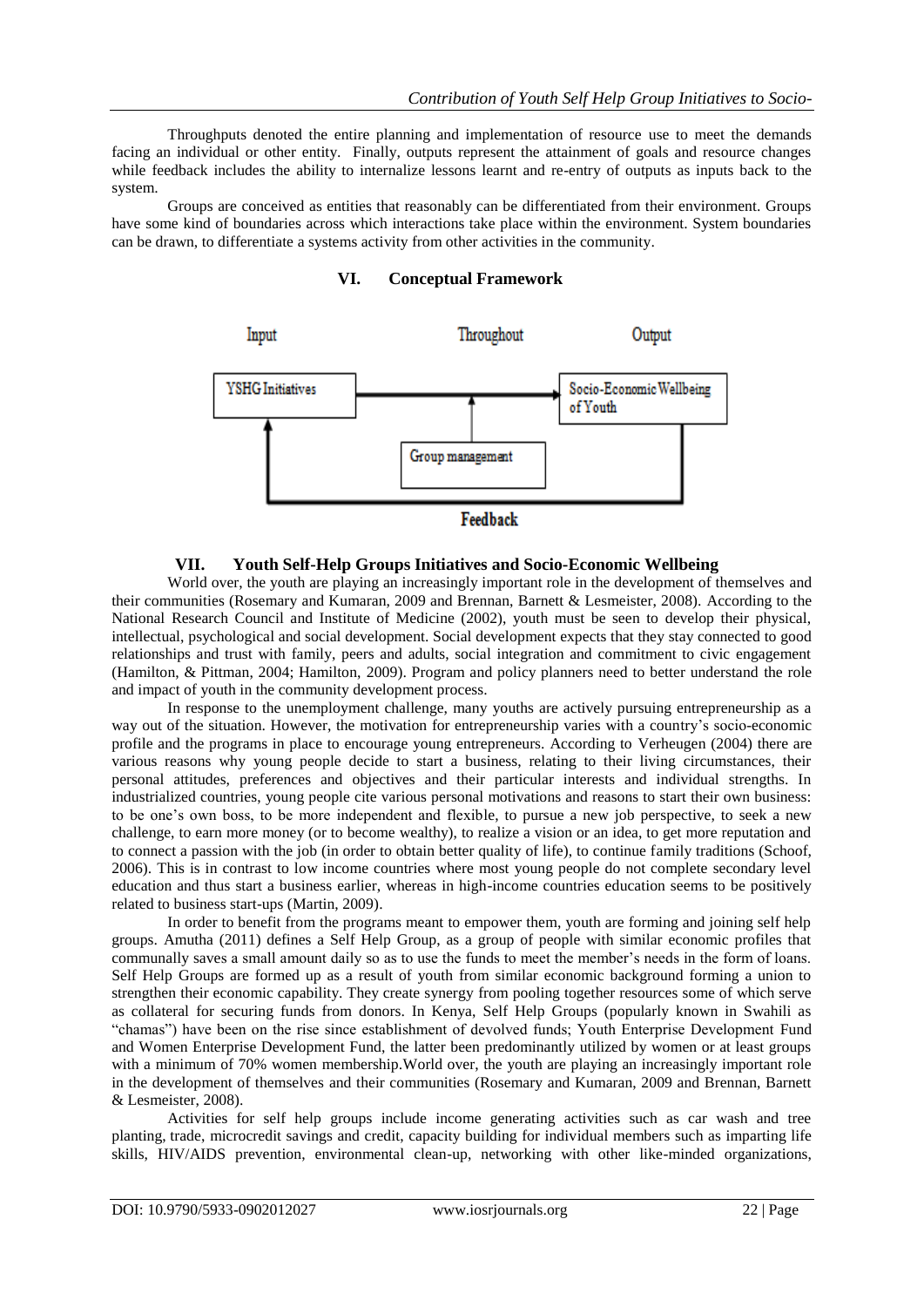engaging in policy advocacy, exchange programs, mobilizing resources for the purpose of promoting youth related projects, talent and sports development, organizing events among other activities (Wheeler, 2003).

Youth are also viewed as resources to be developed by theorists and researchers (Pittman, Irby, & Ferber, 2001 and Cummings, 2003). This school of thought emphasizes the strengths present within all young people. Under this perspective, young people can be associated with developmental assets, moral development, civic engagement (Benson, 2003), wellbeing and thriving (Dowling, Gestsdottir, Anderson, Eye, Almerigi & Lerner, 2004) and (Bornstein, Davidson, Keyse & Moore, 2003). Hence, every young person has the potential for successful, healthy development and that all youth possess the capacity for positive development.

The technical and administrative skills of project evaluation among leaders of youth self help groups have been seen to significantly determine the success of youth self help groups. Such skills can be acquired by undertaking them through mentorship under other successful projects or via exchange programs. A study by Zizzi, Rye, Vitullo, and O'Hara-Tompkins (2009) of after school youth in West Virginia established that, active participation of youth in evaluation and research projects can empower youth and effect community change.

The Kenyan government acknowledges the influence that groups have on the Kenyan Economy and contribution towards reducing the severity of key issues such as unemployment among the youth. As a result all YSHGs registration is done by the Ministries concerned with Gender, Youth and Social Services. Registration requires YSHGs to adhere to certain management practices the most primary being possession of a constitution and that 70 per cent of their members are youthful (MOYA, 2007). The constitution guides the groups in day to day decision making such as joining of new member, choosing of leaders, making investment decisions and other financial decisions, penalties and fines among others.

#### **VIII. Research Methodology**

For this study, the cross sectional survey research design was adopted. Survey research design was deemed appropriate for the study as it allowed describing, recording, analyzing and reporting conditions that existed (Mugenda and Mugenda, 2003). It was very appropriate since the researcher intended to describe the situation in terms of "what was" as opposed to analyzing why it was so. Survey research design was used because of its convenience in explaining the situation of the YSHGs in Dandora. The target population included all the youths who are registered members in YSHGs with YIKE (Youth Initiative Kenya) in Dandora ward. There were a total of 16 YSHGs registered under YIKE. The accessible population was all the 165 respondents. The 16 registered YSHGs therefore had a total of 880 members (target population). YSHGs comprised of 10- 100 membership so proportionate random sampling was used to acquire the number of respondents from each YSHG. Simple random sampling was used to acquire the respondents for the study. Names of all members who were aged 18-35 in each YSHG were put in jar and number of respondents required from the group randomly picked. A structured interview schedule was used to collect responses from the 165 youth members from the various YSHGS. This was because the interview schedule allowed probing and observation to get more in-depth information. The instruments were constructed based on the research objectives and contained both closedended and open-ended questions. Quantitative data collected was analysed using the Statistical Package for Social Sciences (SPSS). Data was cleaned and then coded. Both descriptive and inferential data analysis techniques were used. For descriptive statistics, frequencies tables and percentages were used to describe and summarize the data. Inferential statistics used included chi-square to test for relationship between independent and dependent variable

#### **IX. Results and Findings**

#### **Respondents views on Initiatives undertaken by youth in YSHGs**

The respondents were also asked to rate how they felt regarding certain statements describing the initiatives undertaken by youth in your YSHG**.** These was rated on a 5 point Likert scale ranging from; 1 = strongly disagree to  $5 =$  strongly agree. The results on this are summarized in Table 4.5.

|                                                                                                                                                  | Mea  | Std.  |        |
|--------------------------------------------------------------------------------------------------------------------------------------------------|------|-------|--------|
| <b>Statement</b>                                                                                                                                 | n    | Dev   | Totals |
| All our members abide by contents of our group's constitution                                                                                    | 3.19 | 1.445 | 147    |
| We have a well instituted investment committee within our group who make investment proposals and<br>advise the group members accordingly        | 3.57 | 1.248 | 147    |
| All the proposals for investment are subjected to feasibility analysis before they are adopted                                                   | 3.34 | 1.193 | 147    |
| All the proposals for investment are subjected to popular vote by members before they are adopted                                                | 3.51 | 1.203 | 147    |
| It is our group policy to ensure that any investment proposal adopted must be consistent with the<br>group's objectives and financial capability | 3.51 | 1.213 | 147    |
| We strive to ensure that the business projects we engage in are very profitable and involve less risks                                           | 3.74 | 1.227 | 147    |
| Our projects are designed to absorb every member either in the management or as full time employees                                              | 3.83 | 1.127 | 147    |
| Engagement of group members in the running of the projects enables some of them to get the monthly                                               | 3.52 | 1.104 | 147    |

**Table 4.5:** Respondents views on Initiatives undertaken by youth in YSHGs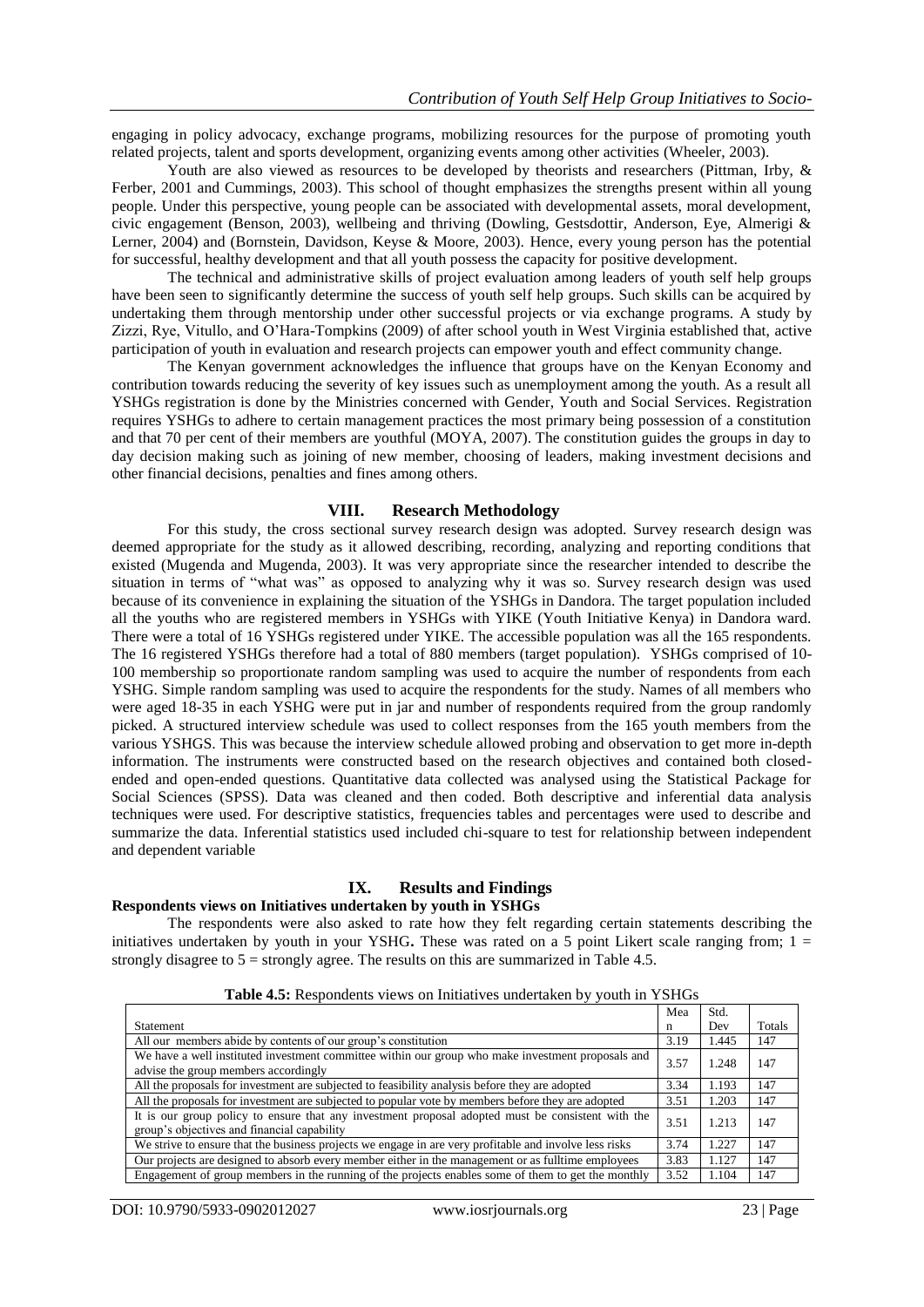| subscription fees                                                                                                                        |      |       |     |
|------------------------------------------------------------------------------------------------------------------------------------------|------|-------|-----|
| All the projects are registered under the group's name and every product developed within the group<br>remains the property of the group | 3.19 | 1.249 | 147 |
| We started with one project then diversified when it became profitable                                                                   | 3.34 | 193   |     |

The results in Table 4.5 suggest that respondents (mean = 3.19) abide by the contents of the groups constitution. Findings also indicate that respondents (mean = 3.57) felt that the groups did have a well instituted investment committees within them who make investment proposals and advise the group members accordingly indicating that they were well structured in terms of management. Respondents (mean = 3.34) felt that the proposals for investment are subjected to feasibility analysis before they are adopted and were then subjected to popular vote by members before they were adopted (mean  $= 3.51$ ). Respondents (mean  $= 3.51$ ) agreed that groups' policies stipulated that any investment proposal adopted must be consistent with the group's objectives and financial capability so as not to strain their resources or get them into unnecessary debt. As a result, the YSHGs strove to ensure that the business projects they engaged in were very profitable and involved less risks (mean = 3.74). It can also be deduced from the findings that most of the YSHGs projects were designed to absorb every member either in the management or as fulltime employees (mean = 3.83) possibly as an economic incentive meant to give them immediate employment or inculcate valuable skills in them for future employers. This had positive results as engagement of group members in the running of the projects enabled some of them to get the monthly subscription fees (mean = 3.52) and this served as an incentive to stay in the group and also stabilized its finances. Respondents (mean = 3.19) felt that groups had their projects registered under their group's name and every product developed within the group remained the property of the group. This indicates that the groups had anticipated legal battles for their property in the future and as such had safeguarded them for posterity. Respondents (mean = 3.34) agreed that groups had also started with one project then diversified them when it became profitable suggesting that their projects were sustainable.

## **Assessing the socio-economic wellbeing of YSHG members in Dandora**

The fifth objective of the study was to assess the socio- economic wellbeing of the youth before and after joining the YSHG. This was the dependent variable of the study and was realized by asking the respondents to respond to various statements pertaining to the changes in their socio-economic wellbeing. The responses of this variable were rated on a 5 point Likert scale ranging from;  $1 =$  strongly agree to  $5 =$  strongly disagree for Table 4.17 and 1= strongly disagree to 5 = strongly agree for Table 4.18.These results are summarizes and discussed as follows.

|                                                                                                                             | Mea  | Std.  | To<br>tal            |
|-----------------------------------------------------------------------------------------------------------------------------|------|-------|----------------------|
| Statement                                                                                                                   | n    | Dev   | s                    |
| Before I joined my Youth Group I have been able to improve my access to funds without need for collateral                   | 3.09 | 1.249 | 14<br>$\overline{7}$ |
| Before I joined my Youth Group I was financially stable                                                                     | 3.72 | 0.989 | 14<br>$\overline{7}$ |
| Before I joined my Youth Group I had made savings in other organizations                                                    | 3.57 | 1.248 | 14<br>7              |
| I had a regular income before I joined my Youth Group even if it was not so much                                            | 3.34 | 1.193 | 14<br>$\overline{7}$ |
| My standard of life was good even before I joined my Youth Group                                                            | 2.63 | 1.192 | 14<br>$\overline{7}$ |
| I was able to support my family members and other dependants well even before I joined my Youth Group                       | 3.33 | 1.238 | 14<br>7              |
| Many youth in my area were already doing well even before joining Youth Groups                                              | 3.11 | 1.067 | 14<br>$\overline{7}$ |
| Even before joining YSHGs we were able to learn how to live and work as a community                                         | 3.42 | 1.135 | 14<br>7              |
| Crime rates were low in the area even before the introduction of YSHG in the area                                           | 3.33 | 1.268 | 14<br>7              |
| We had better access to education even before we joined Youth Groups in the area                                            | 4.05 | 0.903 | 14<br>7              |
| Most of our group members were already employed as skilled workers in other organizations even before we<br>joined the YSHG | 4.11 | 0.734 | 14<br>$\overline{7}$ |
| Most of us had already the values of self-reliance and teamwork even before joining the YSHG                                | 3.52 | 1.104 | 14<br>$\overline{7}$ |

**Table 4.17:** Socio-economic wellbeing of youth in Dandora before joining the YSHGs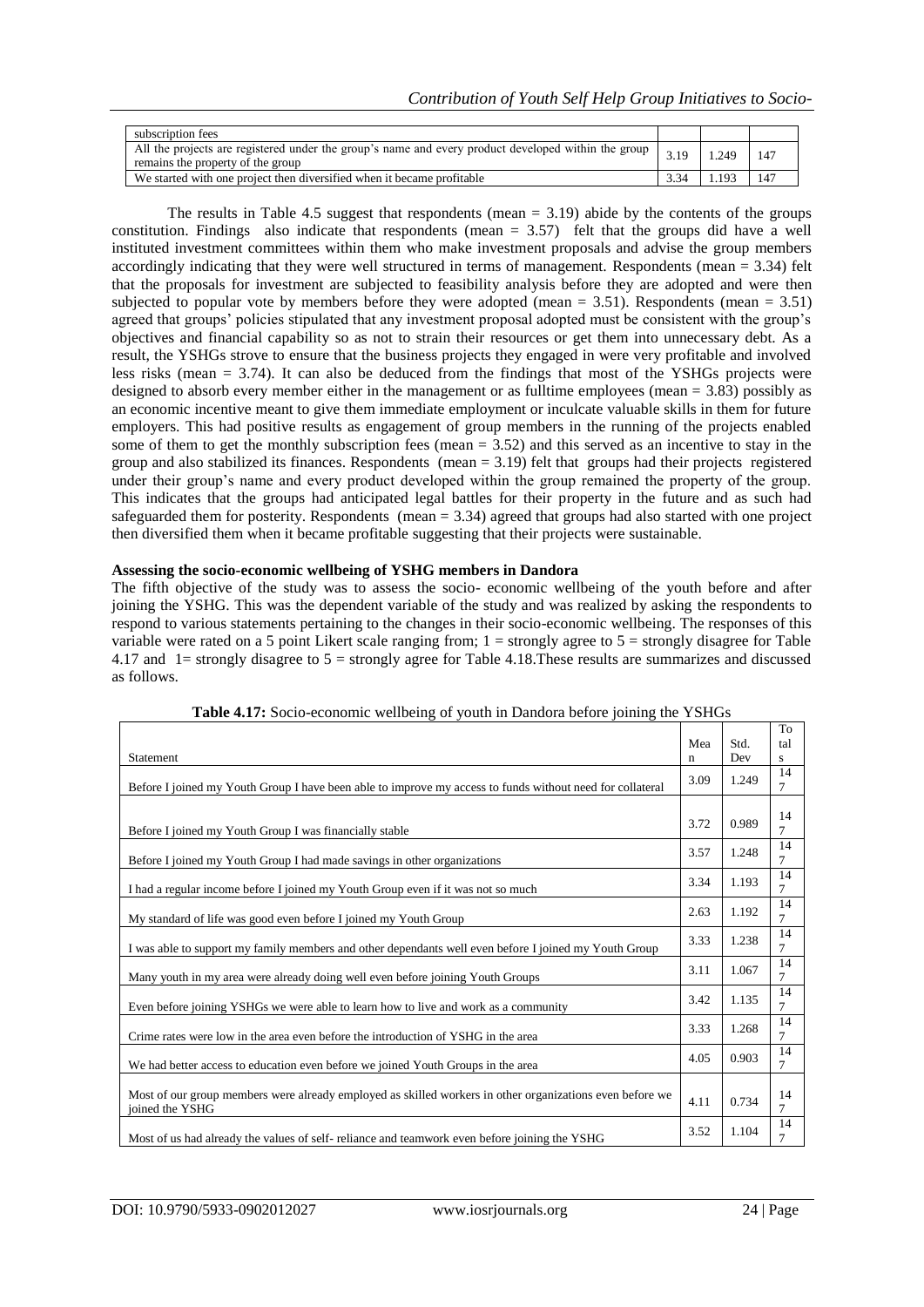It is evident from the findings in Table 4.17 that (mean  $= 3.09$ ) of the respondents were unable to improve their access to funds without need for collateral before they joined their Youth group. As such (mean = 3.72) were not financially stable and had not made any substantial savings in other organizations (mean = 3.57). Respondents (mean = 3.34) also said they did not have regular income before joining the YHSG. The results also indicate that the standard of life was not good (mean = 2.63) for the respondents before they joined their YSHG. Consequently,(mean = 3.33) of respondents were unable to support their family members and other dependants well. Respondents were not doing well before joining youth groups as indicated by (mean = 3.11). On whether the respondents were able to learn how to live and work as a community even before joining YSHGs, the findings show that (mean = 3.42) of the respondents disagreed indicating that the YSHGs were instrumental in mobilizing the youth into responsible communities. Respondents (mean = 3.33) also disagreed with the statement suggesting that crime rates were low in the area even before the introduction of YSHG in the area. For respondents (mean = 4.05), access to higher education before they joined YSHG in the area was not good. Some of them were now able to join colleges to pursue short courses and other programs since they were able to access funds. Respondents were not employed as skilled workers in other organizations before they joined the YSHGs as indicated by (mean  $= 4.11$ ) of the respondents. The results also indicate that (mean 3.52) of the respondents did not have the values of self-reliance and teamwork before joining the YSHGs.

Membership to the YSHG had enabled (mean  $= 4.15$ ) of the respondents to improve their access to funds without need for collateral as shown in Table 4.18. The improved access to funds had enabled them to become more financially stable (mean  $= 4.00$ ). Membership to the YSHGs had also enabled (mean  $= 3.55$ ) respondents to increase their savings in the form of shares. According to (mean  $= 4.07$ ) of the respondents, the initiatives created by my YSHG had enabled them to have a regular income even though it was not so much. As a result, their standards of living had improved (mean  $= 4.13$ ) and they were now able to support their family members and other dependants (mean = 3.62).

|                                                                                                                                |      | Std.  |       |
|--------------------------------------------------------------------------------------------------------------------------------|------|-------|-------|
|                                                                                                                                | Mea  | Devia | Total |
| Statement                                                                                                                      | n    | tion  | S     |
| Through membership to my current Youth Group I have been able to improve my access to funds without<br>need for collateral     | 4.15 | 0.903 | 147   |
| Membership to my youth group has enabled me to more financially stable                                                         | 4.00 | 0.734 | 147   |
| Membership to my YSHG has enabled me to increase my savings in the form of shares                                              | 3.55 | 1.268 | 147   |
| The initiatives created by my YSHG has enabled me to have a regular income even if it is not so much                           | 4.07 | 0.903 | 147   |
| My standard of life has improved as a result of my joining the YSHG and actively participating in its<br>initiatives           | 4.13 | 0.734 | 147   |
| I am now able to support my family members and other dependants as a result of engaging in the YSHG<br>activities              | 3.62 | 1.109 | 147   |
| Many youth in my area are benefiting considerably from the social programs promoted by the YSHG                                | 3.88 | 1.127 | 147   |
| Through the YSHGs we have been able to learn how to live and work as a community                                               | 3.52 | 1.104 | 147   |
| Crime rates have reduced considerably since the introductions of YSHG in the area                                              | 3.17 | 1.249 | 147   |
| The YSHGs have enabled us to access better education                                                                           | 3.22 | 0.989 | 147   |
| Membership to the YSHG has exposed us to other employment opportunities due to the skills we are able to<br>acquire through it | 3.77 | 1.248 | 147   |
| Membership to the YSHG has taught me both the values of self-reliance and teamwork                                             | 3.14 | 1.193 | 147   |

**Table 4.18:** Socio-economic wellbeing of youth in Dandora after joining the YSHGs

Respondents were benefiting considerably from the social programs promoted by the YSHG as indicated by (mean = 3.88) of the respondents. Moreover, through the YSHGs they had learned how to live and work as a community (mean  $= 3.52$ ) and consequently, the crime rates had reduced considerably in the area (mean  $= 3.17$ ). In addition, (mean  $= 3.22$ ) of the respondents claimed the YSHGs had enabled them to access better education. Membership to the YSHG had also exposed them to other employment opportunities due to the skills they acquired (mean = 3.77) such as self-reliance and teamwork (mean = 3.14).

## **CHI-SQUARE ANALYSIS**

In this subsection a summary of the Chi-square analysis is presented. It seeks to determine the relationship between independent variable with the dependent variable.

## **Ho1: There is no significant relationship between the initiatives undertaken by YSHGs and socioeconomic wellbeing of the youth.**

Findings in Table 4.22 reveal that more than half (58.3%) felt that the socio-economic wellbeing of the YSHG had improved as a result of the YSHG initiatives whereas 41.7 % felt that the socio-economic wellbeing of their YSHG had not improved as result of YSHG initiatives.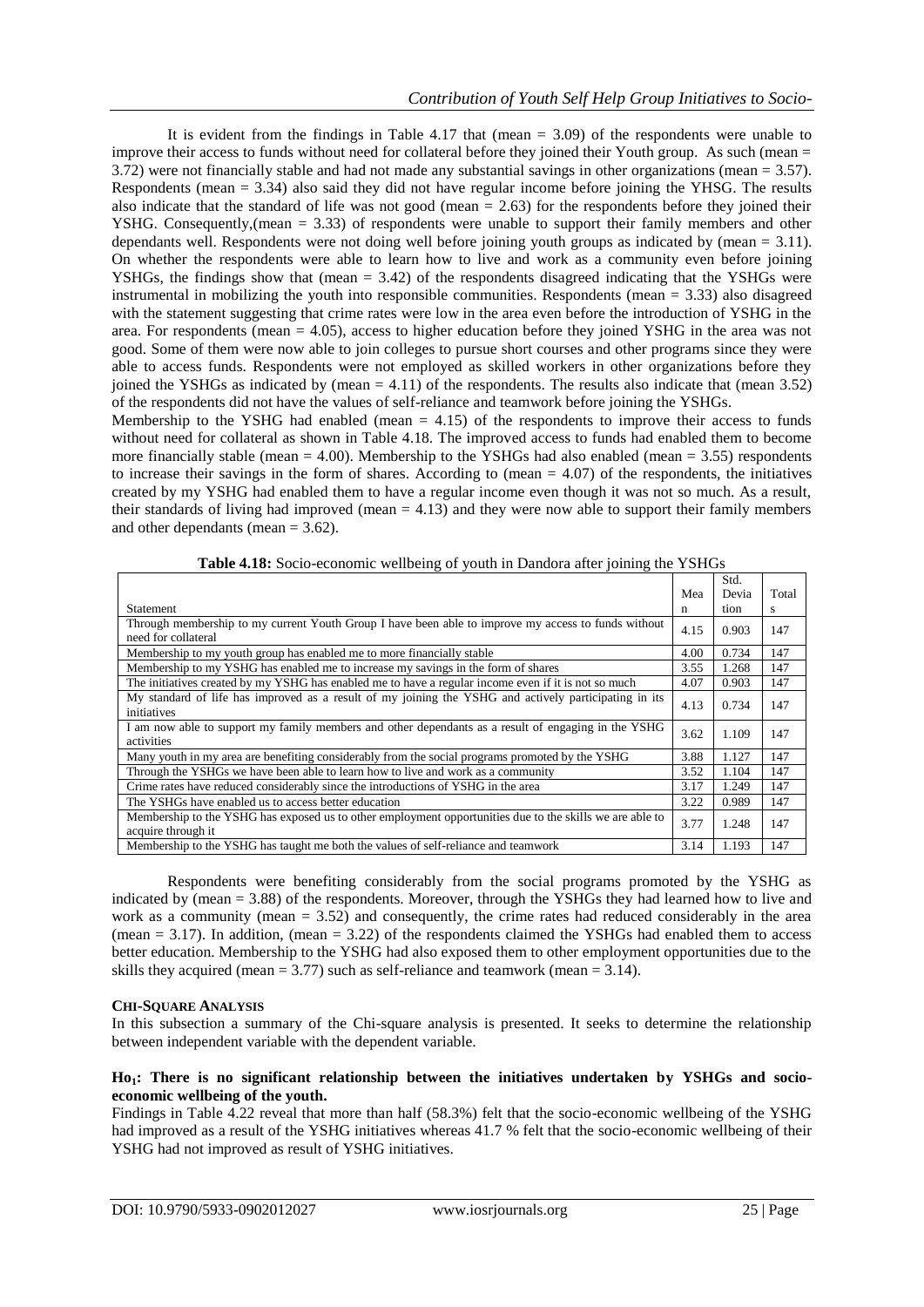|                                 |  |  |  |  | <b>Table 4.22:</b> Chi-square Test to Determine relationship between the initiatives undertaken by YSHGs and socio- |  |  |  |  |  |
|---------------------------------|--|--|--|--|---------------------------------------------------------------------------------------------------------------------|--|--|--|--|--|
| economic wellbeing of the youth |  |  |  |  |                                                                                                                     |  |  |  |  |  |
|                                 |  |  |  |  |                                                                                                                     |  |  |  |  |  |

|                                | Socio-economic well being | Total |        |  |  |
|--------------------------------|---------------------------|-------|--------|--|--|
| Intiatives undetaken by youth  | Not improved<br>Improved  |       |        |  |  |
| Relevant                       | 56                        | 40    | 96     |  |  |
|                                | 58.3%                     | 41.7% | 100.0% |  |  |
| Not relevant                   | 24                        | 27    | 51     |  |  |
|                                | 47.1%                     | 52.9% | 100.0% |  |  |
| Total                          | 80                        | 67    | 147    |  |  |
|                                | 54.4%                     | 45.6% | 100.0% |  |  |
| $\chi^2$ =1.170; df=1; p=0.015 |                           |       |        |  |  |

Chi-square results ( $\chi^2$  = 1.170; df =1; p=0.015) show there was a significant relationship between initiatives undertaken by youth and socio economic well being at significance level of 0.05. The relationship evidenced by this finding suggests that the initiatives undertaken by the YSHGs were contributors for the socioeconomic wellbeing of the members. Therefore the null hypothesis that there is no significant relationship between the initiatives undertaken by YSHGs and socio-economic wellbeing of the youth was rejected for this study.

#### **X. Conclusions**

The findings revealed that there was a significant relationship between the initiatives undertaken by youth in registered YSHGs in Dandora and their socio-economic wellbeing implying that that the initiatives being undertaken by the YSHGs in the area were contributing considerably to the socio-economic wellbeing of their members ( $\chi^2$ =1.170; df=1; p=0.01). The initiatives being undertaken by the YSHGs in the area were strongly contributing to the socio-economic wellbeing of their members. The study recommended that There is need for government and NGOs to train the members of the YSHGs in business and project management so as to enable them anticipate and handle the challenges they faced more effectively. This was informed by the finding that in most groups' members lacked training in business and project management and this could have had a huge impact on their project prospects. Further, the study recommended that there is need for the Ministry of Public Service, Youth and Gender to re-think around mechanisms to ease access to Youth Fund.

#### **References**

- [1] Thurlow, J. (2015). Youth employment prospect in Africa. African Youth and the persistence of Marginalization: Employment, Politics , and Prospects for change, 23.
- [2] Odhiambo, M.O. & Hesse, C. (2006), Strengthening pastoralist's voice in shaping policies for sustainable poverty reduction in ASAL regions of East Africa. In Conference on Pastoralism & poverty reduction in East Africa (pp. 27-28).
- [3] United Nations Economic Commission for Africa. (2009). African Youth Report: Expanding Opportunities for and with Young people in Africa. Addis Ababa: UNECA.
- [4] Yambi, M. (2009). Kenya National Youth Policy and Community Development. Nairobi. Kenya Literature Bureau Publisher.
- [5] YMCA 2013 O'Donnell, J. (2014). End of Year One Evaluation of Leadership, Technology, Educational Attitudes and Positive Youth Development Outcomes for Stephens YMCA Youth Institute 2013 Alumni
- [6] Blum, R. W. (2007). Youth in sub-Saharan Africa. Journal of Adolescent Health, 41(3), 230-238.
- [7] Wallerstein, N. (2006). What Is the Evidence on Effectiveness of Empowerment to Improve Health? Health Evidence Network Report. WHO Regional Office for EUROPE. Copenhagen.
- [8] Collier, P. & Hoeffler, A. (2004). Aid, policy and growth in post-conflict societies. European Economic Review, 48(5), 1125-1145.
- Jensen & Lene, A. (2008). Immigrants' Cultural Identities as Sources of Civic Engagement. Applied Development Science, 12(2), 77-83
- [10] Kasper, E., Fleck, P., Gardner, L., Mahboub, A., & Mohamed, A. (2009). Engaging Somali young adults in Cedar-Riverside: Opportunities for programming and collaboration. Humphrey Institute of Public Affairs.
- [11] Dinning, B. & Thompson, D. (2010). Effectiveness of individual funding approaches for disability support. Occasional Paper, 29.
- [12] Gore, A. (2003). Foreword. In R. M. Lerner & P. L. Benson (Eds.), Developmental assets and asset-building communities: Implications for research, policy, and practice (pp. xi-xii). Norwell, MA: Kluwer.
- [13] Onugu, B.A. (2005). Small and Medium Enterprises in Nigeria: Problems and prospects (Unpublished PhD dissertation). St. Clemet's University. Nigeria.
- [14] Amenya, S., Onsongo, O., & Guyo, H. G. (2011). An Analysis of the Challenges Facing Youth Enterprise Development Fund: A Case Study of Nyaribari Chache Constituency, Kenya. AIBUMA Publication.
- [15] Schoof, U. (2006). Stimulating Youth Entrepreneurship: Barriers and incentives to enterprise start-ups by young people (No. 388157). International Labour Organization.
- [16] Rogito, D. O. (2010). Influence of monitoring and evaluation on project's performance: case of Youth Enterprise Development Fund in Marani district, Kenya (Doctoral dissertation, University of Nairobi, Kenya).
- [17] Omolo, J. (2010). Youth unemployment in Kenya. Youth Research Compendium. Youth: Infinite Possibility or Definite Disaster.
- [18] Williams, P. & Peters, M. (2008). Entrepreneurial and Challenges for Aboriginal small tourism business: a Canadian case. Tourism Recreation Research, 33(3), 277-287
- [19] Deacon, R. & Firebough, M.F. (1988). Family Resource Management: Principles and Applications. Allyn and Bacon. Cornell University.
- [20] Rosemary V. B. & Kumaran, M. (2009). Involving Youth in the Community Development Process. Institute of Food and Agricultural Sciences, University of Florida. Downloaded on 6<sup>th</sup> August 2013 from EDIS website at [http://edis.ifas.ufl.edu](http://edis.ifas.ufl.edu/)